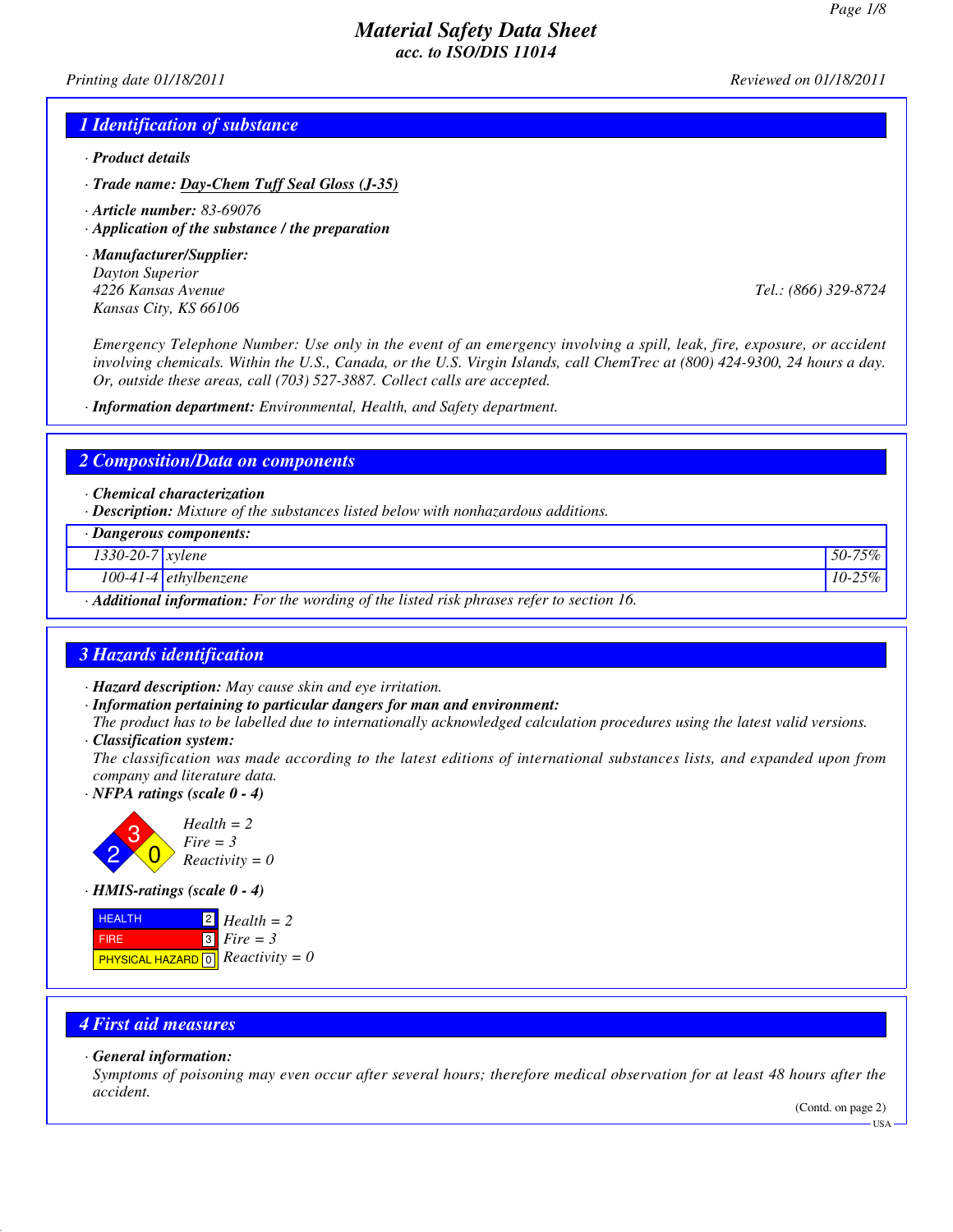(Contd. of page 1)

# *Material Safety Data Sheet acc. to ISO/DIS 11014*

*Printing date 01/18/2011 Reviewed on 01/18/2011*

*Trade name: Day-Chem Tuff Seal Gloss (J-35)*

*· After inhalation:*

*Supply fresh air. If required, provide artificial respiration. Keep patient warm. Consult doctor if symptoms persist. In case of unconsciousness place patient stably in side position for transportation.*

*· After skin contact: Immediately wash with water and soap and rinse thoroughly.*

*If skin irritation continues, consult a doctor.*

*· After eye contact: Rinse opened eye for several minutes under running water. Then consult a doctor.*

*· After swallowing: Seek medical treatment.*

# *5 Fire fighting measures*

*· Suitable extinguishing agents: CO2, sand, extinguishing powder. Do not use water.*

*· For safety reasons unsuitable extinguishing agents:*

*Water*

*Water with full jet · Protective equipment:*

*Because fire may produce thermal decomposition products, wear a self-contained breathing apparatus (SCBA) with a full face piece operated in pressure-demand or positive-pressure mode. Mouth respiratory protective device.*

*6 Accidental release measures*

- *· Person-related safety precautions: Wear protective equipment. Keep unprotected persons away.*
- *· Measures for environmental protection: Inform respective authorities in case of seepage into water course or sewage system. · Measures for cleaning/collecting:*

*Absorb with liquid-binding material (sand, diatomite, acid binders, universal binders, sawdust). Dispose contaminated material as waste according to item 13. Ensure adequate ventilation.*

*Do not flush with water or aqueous cleansing agents*

### *7 Handling and storage*

*· Handling:*

*· Information for safe handling: Wear appropriate personal protective clothing to prevent eye and skin contact. Avoid breathing vapors or mists of this product. Use with adequate ventilation. Do not take internally.*

*· Information about protection against explosions and fires: Keep ignition sources away - Do not smoke. Protect against electrostatic charges.*

*· Storage:*

- *· Requirements to be met by storerooms and receptacles: No special requirements.*
- *· Information about storage in one common storage facility: Not required.*

*· Further information about storage conditions: Keep receptacle tightly sealed.*

### *8 Exposure controls and personal protection*

*· Additional information about design of technical systems: No further data; see item 7.*

(Contd. on page 3)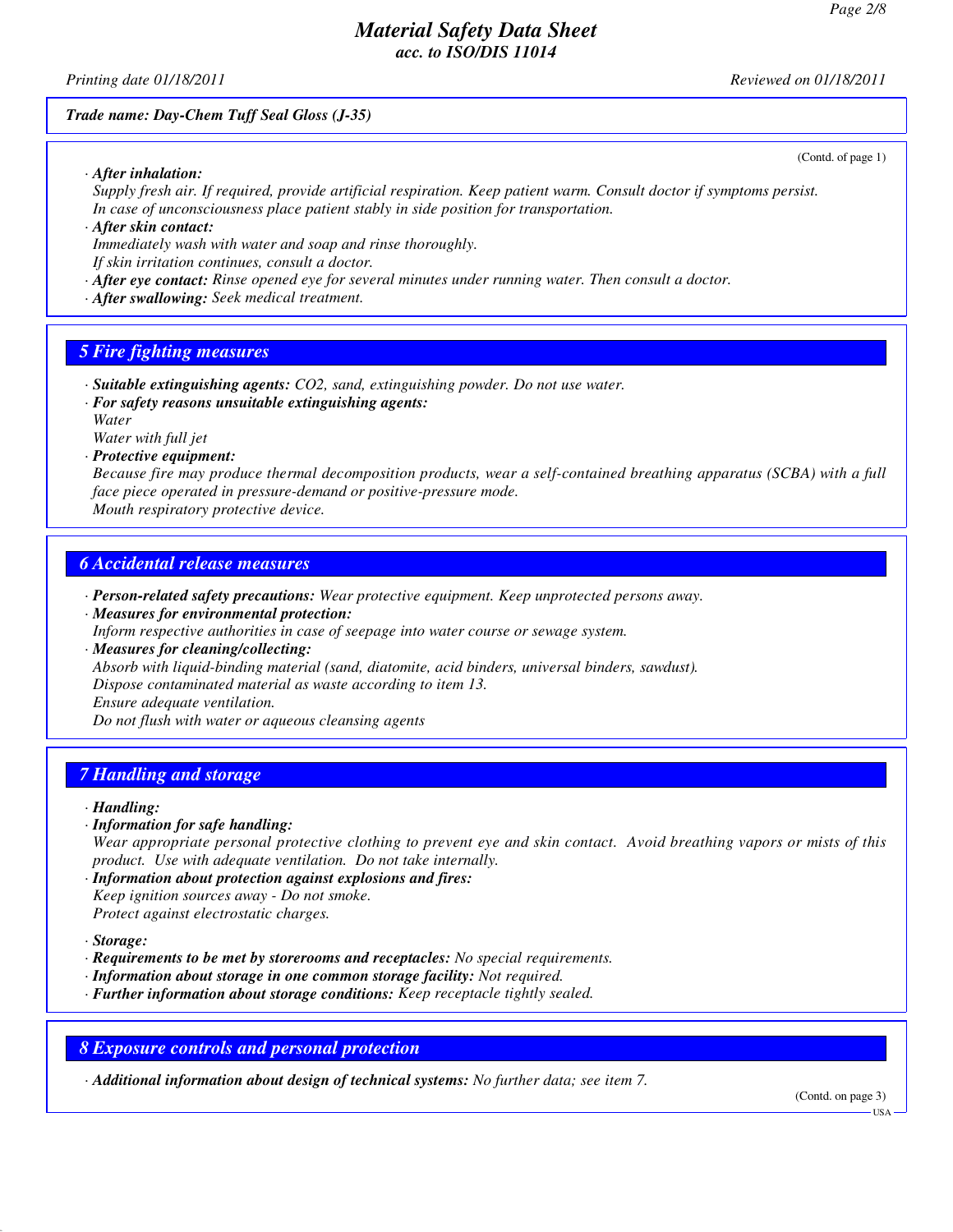*Printing date 01/18/2011 Reviewed on 01/18/2011*

*Trade name: Day-Chem Tuff Seal Gloss (J-35)*

| (Contd. of page 2)                                                                          |
|---------------------------------------------------------------------------------------------|
| $\cdot$ Components with limit values that require monitoring at the workplace:              |
| 1330-20-7 xylene                                                                            |
| PEL 435 mg/m <sup>3</sup> , 100 ppm                                                         |
| REL Short-term value: $655$ mg/m <sup>3</sup> , 150 ppm                                     |
| Long-term value: $435$ mg/m <sup>3</sup> , 100 ppm                                          |
| $(o-, m-, \& p\text{-}isomers)$                                                             |
| TLV Short-term value: 651 mg/m <sup>3</sup> , 150 ppm                                       |
| Long-term value: $434$ mg/m <sup>3</sup> , 100 ppm                                          |
| BEI                                                                                         |
| 100-41-4 ethylbenzene                                                                       |
| PEL $435 \, mg/m^3$ , 100 ppm                                                               |
| REL Short-term value: $545$ mg/m <sup>3</sup> , 125 ppm                                     |
| Long-term value: $435 \text{ mg/m}^3$ , 100 ppm                                             |
| TLV Short-term value: $543$ mg/m <sup>3</sup> , 125 ppm                                     |
| Long-term value: $434 \text{ mg/m}^3$ , 100 ppm                                             |
| BEI                                                                                         |
| · Additional information: The lists that were valid during the creation were used as basis. |
|                                                                                             |
| $\cdot$ Personal protective equipment:<br>· General protective and hygienic measures:       |
|                                                                                             |

*Keep away from foodstuffs, beverages and feed. Immediately remove all soiled and contaminated clothing. Wash hands before breaks and at the end of work. Do not inhale gases / fumes / aerosols. Avoid contact with the skin. Avoid contact with the eyes and skin.*

### *· Breathing equipment:*

*In case of brief exposure or low pollution use respiratory filter device. In case of intensive or longer exposure use respiratory protective device that is independent of circulating air.*

### *· Protection of hands:*



*Protective gloves*

*The glove material has to be impermeable and resistant to the product/ the substance/ the preparation.*

*· Material of gloves*

*The selection of the suitable gloves does not only depend on the material, but also on further marks of quality and varies from manufacturer to manufacturer. As the product is a preparation of several substances, the resistance of the glove material can not be calculated in advance and has therefore to be checked prior to the application.*

#### *· Penetration time of glove material*

*The exact break trough time has to be found out by the manufacturer of the protective gloves and has to be observed.*

*· Eye protection: Wear appropriate eye protection to prevent eye contact.*

| 9 Physical and chemical properties |                                    |                       |
|------------------------------------|------------------------------------|-----------------------|
| <b>General Information</b>         |                                    |                       |
| Form:                              | Liquid                             |                       |
| Color:                             | According to product specification |                       |
| Odor:                              | Characteristic                     |                       |
|                                    |                                    | (Contd. on page $4$ ) |
|                                    |                                    | $USA -$               |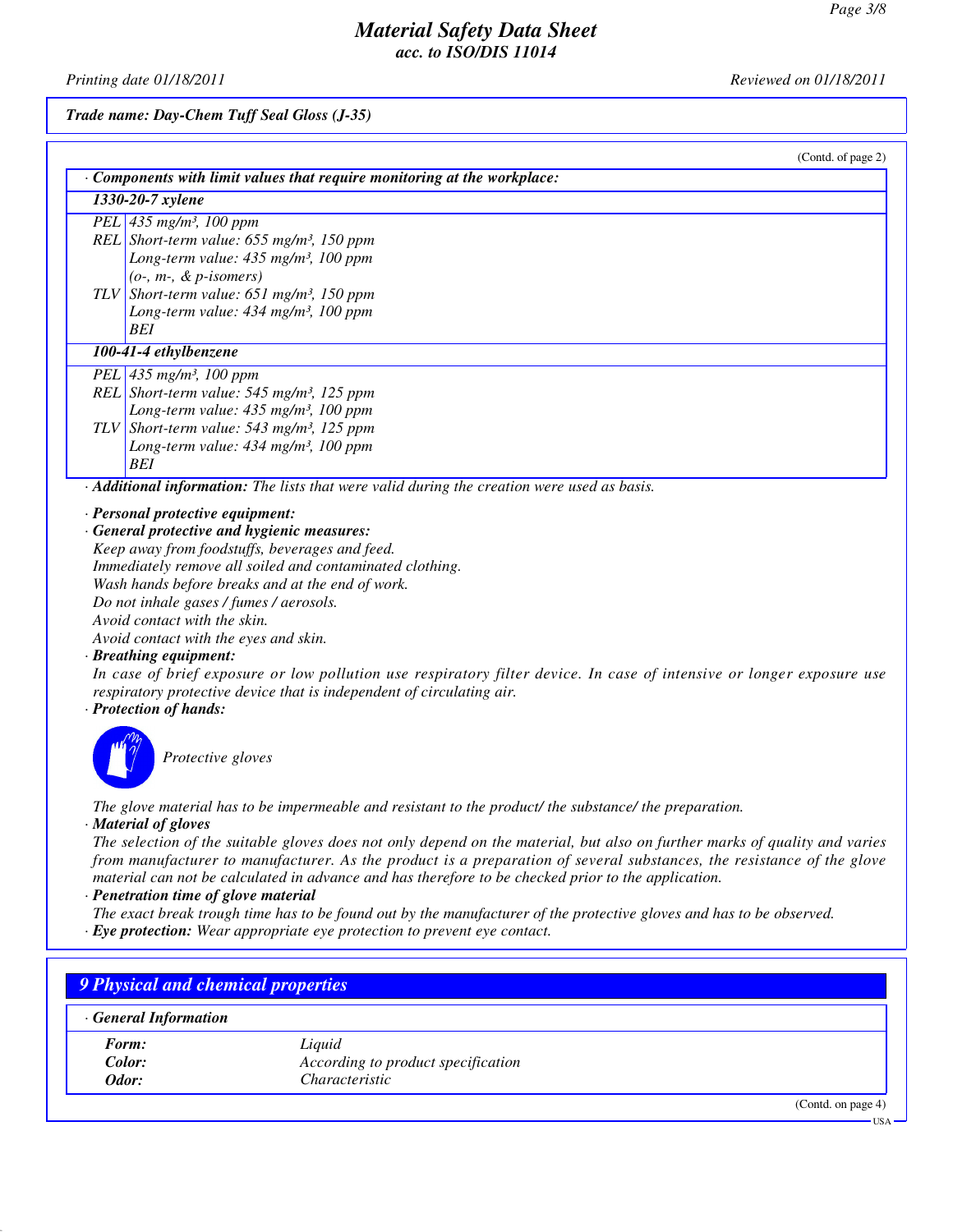*Printing date 01/18/2011 Reviewed on 01/18/2011*

*Trade name: Day-Chem Tuff Seal Gloss (J-35)*

|                                                                                                                                               | (Contd. of page 3)                                                                         |
|-----------------------------------------------------------------------------------------------------------------------------------------------|--------------------------------------------------------------------------------------------|
| $\cdot$ Change in condition<br>Melting point/Melting range: Undetermined.<br><b>Boiling point/Boiling range:</b> $137^{\circ}C(279^{\circ}F)$ |                                                                                            |
| · Flash point:                                                                                                                                | $32^{\circ}C(90^{\circ}F)$                                                                 |
| · Ignition temperature:                                                                                                                       | 430.0°C (806°F)                                                                            |
| · Auto igniting:                                                                                                                              | Product is not selfigniting.                                                               |
| · Danger of explosion:                                                                                                                        | Product is not explosive. However, formation of explosive air/vapor mixtures are possible. |
| · Explosion limits:<br>Lower:<br><b>Upper:</b>                                                                                                | $1.0$ Vol $%$<br>7.8 Vol $\%$                                                              |
| $\cdot$ Vapor pressure at 20°C (68°F): 9.5 hPa (7 mm Hg)                                                                                      |                                                                                            |
| $\cdot$ Density at 20 $\mathrm{^{\circ}C}$ (68 $\mathrm{^{\circ}F}$ ):                                                                        | $0.839$ g/cm <sup>3</sup>                                                                  |
| · Solubility in / Miscibility with<br>Water:                                                                                                  | Not miscible or difficult to mix.                                                          |
| · Solvent content:<br>Organic solvents:                                                                                                       | 85.0%                                                                                      |
| · Solids content:                                                                                                                             | 15.0 $%$                                                                                   |
| · Volatile Organic Compounds:                                                                                                                 | Contains less than 800 g/L.                                                                |

# *10 Stability and reactivity*

*· Thermal decomposition / conditions to be avoided: No decomposition if used according to specifications.*

*· Dangerous reactions No dangerous reactions known.*

*· Dangerous products of decomposition: No dangerous decomposition products known.*

# *11 Toxicological information*

*· Acute toxicity:*

*· LD/LC50 values that are relevant for classification:*

*1330-20-7 xylene*

*Oral LD50 4300 mg/kg (rat)*

*Dermal LD50 2000 mg/kg (rabbit)*

*100-41-4 ethylbenzene*

*Oral LD50 3500 mg/kg (rat)*

*Dermal LD50 17800 mg/kg (rabbit)*

*· Primary irritant effect:*

*· on the skin: May cause skin irritation.*

*· on the eye: No irritating effect known.*

*· Sensitization: No sensitizing effects known.*

*· Additional toxicological information:*

*The product shows the following dangers according to internally approved calculation methods for preparations: Harmful*

(Contd. on page 5)

USA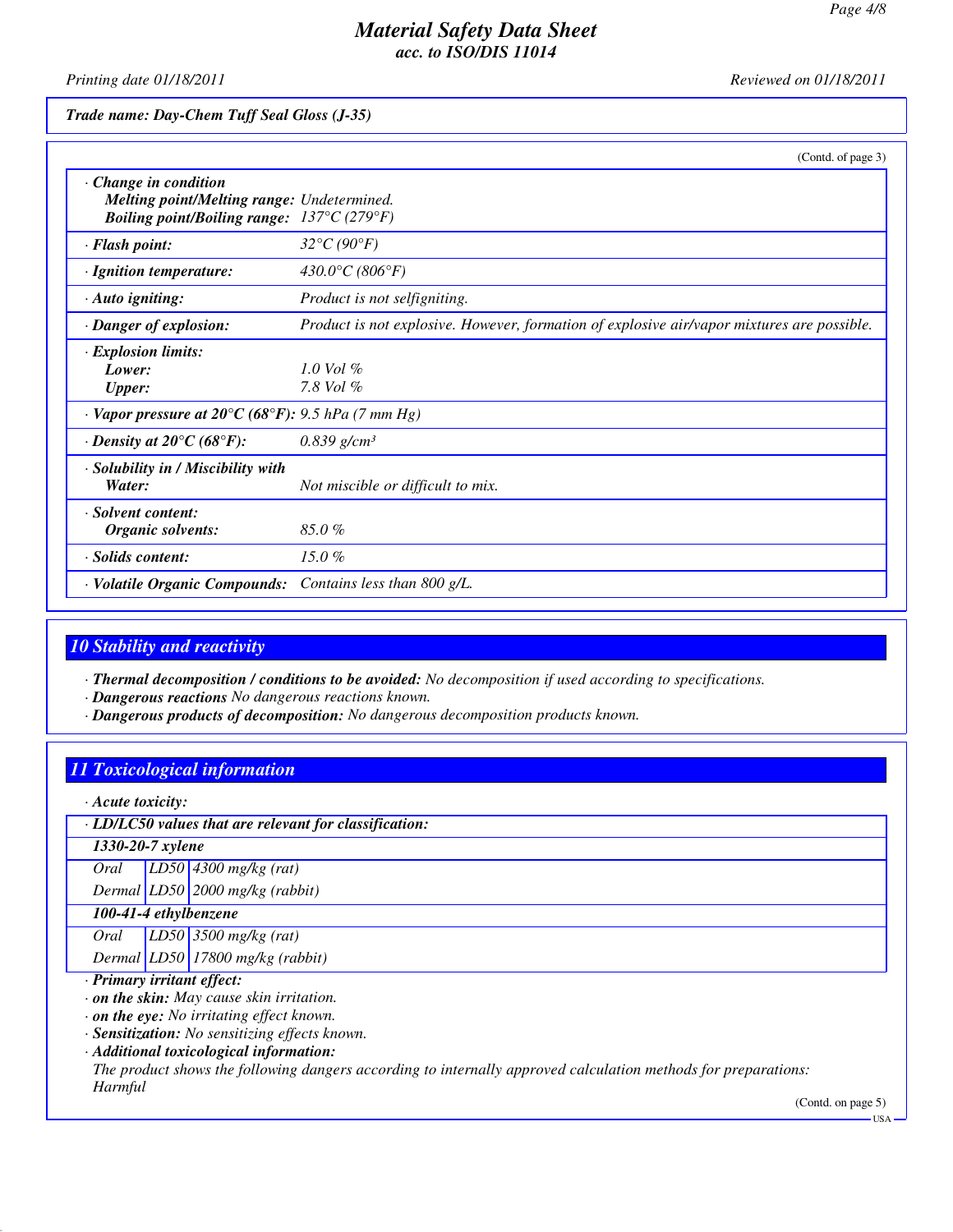*Printing date 01/18/2011 Reviewed on 01/18/2011*

*Trade name: Day-Chem Tuff Seal Gloss (J-35)*

*Irritant*

(Contd. of page 4)

# *12 Ecological information*

### *· General notes:*

*Water hazard class 1 (Self-assessment): slightly hazardous for water Water hazard class 2 (Self-assessment): hazardous for water Do not allow product to reach ground water, water course or sewage system. Danger to drinking water if even small quantities leak into the ground.*

# *13 Disposal considerations*

*· Product:*

### *· Recommendation:*

*Must not be disposed of as normal garbage. Do not allow product to reach sewage system. It is the generator's responsibility to determine if the waste meets applicable definitions of hazardous waste. State and local regulations may differ from federal disposal regulations. Dispose of waste material according to local, state, federal, and provincial environmental regulations.*

*· Uncleaned packagings:*

*· Recommendation: Disposal must be made according to Federal, State, and Local regulations.*

| <b>14 Transport information</b>                      |                                                                     |
|------------------------------------------------------|---------------------------------------------------------------------|
| $\cdot$ DOT regulations:                             |                                                                     |
|                                                      |                                                                     |
| · Hazard class:                                      | $\mathcal{E}$                                                       |
| · Identification number:                             | <b>UN1268</b>                                                       |
| · Packing group:                                     | Ш                                                                   |
| · Proper shipping name (technical name):             | PETROLEUM DISTILLATES, N.O.S.                                       |
| $\cdot$ <i>Label</i>                                 | 3                                                                   |
| · Limited Quantity Exemption:                        | Limited Quantity applies for inner packages 1.3 gallons or smaller. |
| · U.S. Domestic Ground Shipments:                    | Same as listed for Standard Shipments above.                        |
| · U.S. Domestic Ground Non-Bulk (119 gal or less per |                                                                     |
| container) Shipments:                                | Same as listed for Standard Shipments above.                        |
| · Emergency Response Guide (ERG) Number:             | Not determine                                                       |
| · Land transport ADR/RID (cross-border):             |                                                                     |
|                                                      |                                                                     |
|                                                      |                                                                     |
| · ADR/RID class:                                     | 3 Flammable liquids                                                 |
| · Danger code (Kemler):                              | 30                                                                  |
| $\cdot$ UN-Number:                                   | 1268                                                                |
| · Packaging group:                                   | III                                                                 |
|                                                      | (Contd. on page 6)                                                  |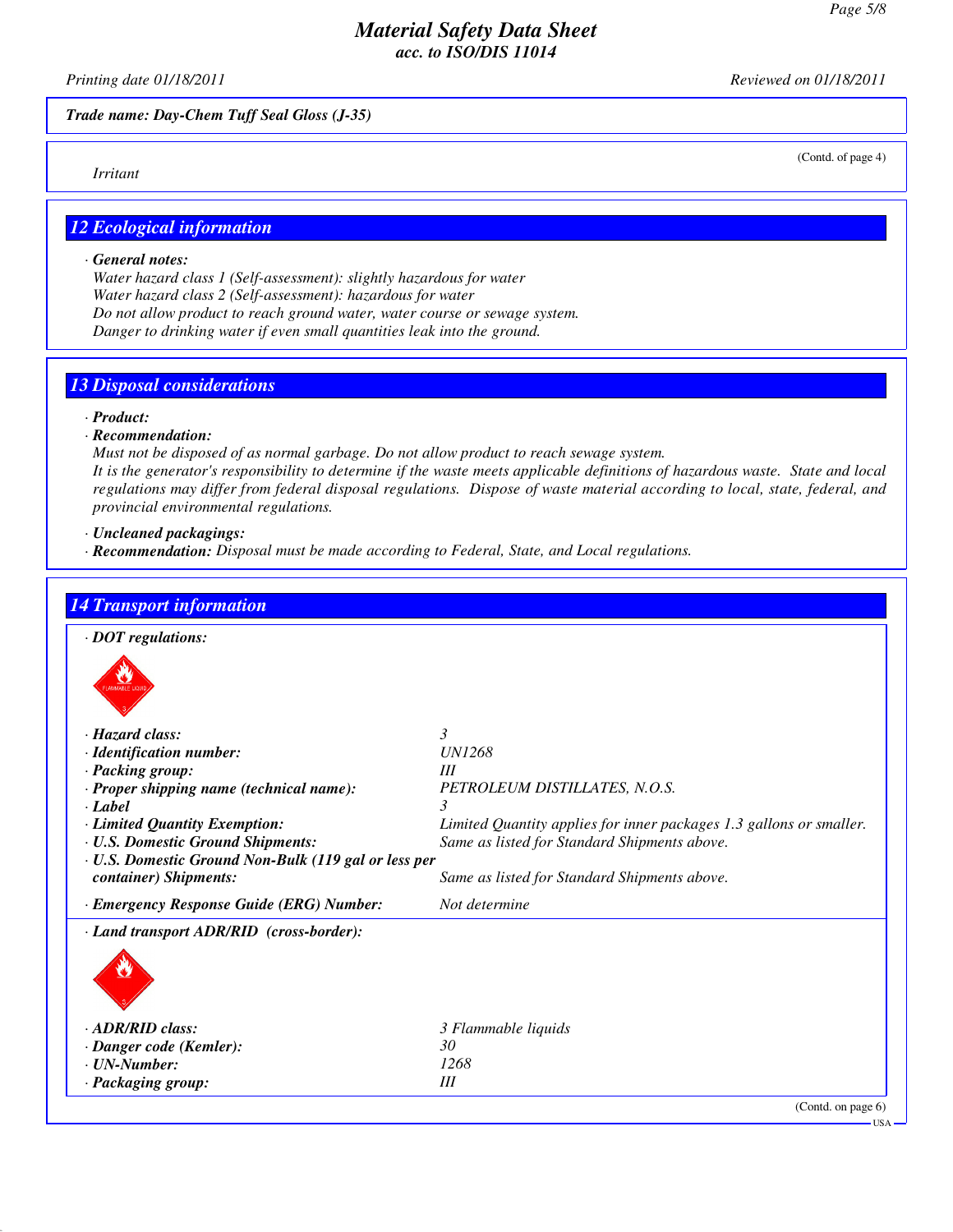*Printing date 01/18/2011 Reviewed on 01/18/2011*

# *Trade name: Day-Chem Tuff Seal Gloss (J-35)*

|                                       | (Contd. of page 5)                 |
|---------------------------------------|------------------------------------|
| · Description of goods:               | 1268 PETROLEUM DISTILLATES, N.O.S. |
| · Maritime transport IMDG:            |                                    |
|                                       |                                    |
| · <b>IMDG</b> Class:                  | 3                                  |
| · UN Number:                          | 1268                               |
| · Label                               | 3                                  |
| · Packaging group:                    | III                                |
| · EMS Number:                         | $F-E, S-E$                         |
| · Marine pollutant:                   | $N_{O}$                            |
| · Propper shipping name:              | PETROLEUM DISTILLATES, N.O.S.      |
| · Air transport ICAO-TI and IATA-DGR: |                                    |
|                                       |                                    |
| · ICAO/IATA Class:                    | 3                                  |
| · UN/ID Number:                       | 1268                               |
| $\cdot$ Label                         | 3                                  |
| · Packaging group:                    | III                                |
| · Propper shipping name:              | PETROLEUM DISTILLATES, N.O.S.      |

# *15 Regulations*

| · Sara                         |                                                                                                                                                                                                                                                        |                    |
|--------------------------------|--------------------------------------------------------------------------------------------------------------------------------------------------------------------------------------------------------------------------------------------------------|--------------------|
|                                | · Section 355 (extremely hazardous substances):                                                                                                                                                                                                        |                    |
|                                | None of the ingredient is listed.                                                                                                                                                                                                                      |                    |
|                                | · Section 313 (Specific toxic chemical listings):                                                                                                                                                                                                      |                    |
|                                | This product may contain 1 or more toxic chemicals subject to the reporting requirements of Section 313 of Title III of the<br>Superfund Amendments and Reauthorization Act (SARA) of 1986 and 40 CFR part 372. If so, the chemicals are listed below. |                    |
| $\overline{1330}$ -20-7 xylene |                                                                                                                                                                                                                                                        | 50-75%             |
|                                | $100-41-4$ ethylbenzene                                                                                                                                                                                                                                | $10 - 25\%$        |
| $108-88-3$ toluene             |                                                                                                                                                                                                                                                        | $\leq l\%$         |
|                                | 140-88-5 $ethyl$ acrylate                                                                                                                                                                                                                              | $\leq 0.01\%$      |
|                                | $71-43-2$ benzene                                                                                                                                                                                                                                      | $\leq 0.01\%$      |
|                                | · TSCA (Toxic Substances Control Act):                                                                                                                                                                                                                 |                    |
|                                | All ingredients are listed.                                                                                                                                                                                                                            |                    |
| · Proposition 65               |                                                                                                                                                                                                                                                        |                    |
|                                | Chemicals known to the State of California (Prop. 65) to cause cancer:                                                                                                                                                                                 |                    |
|                                | 140-88-5 $ethyl$ acrylate                                                                                                                                                                                                                              |                    |
| $71-43-2$ benzene              |                                                                                                                                                                                                                                                        |                    |
|                                | · Chemicals known to cause reproductive toxicity for females:                                                                                                                                                                                          |                    |
|                                | None of the ingredients is listed.                                                                                                                                                                                                                     |                    |
|                                |                                                                                                                                                                                                                                                        | (Contd. on page 7) |
|                                |                                                                                                                                                                                                                                                        | <b>USA</b>         |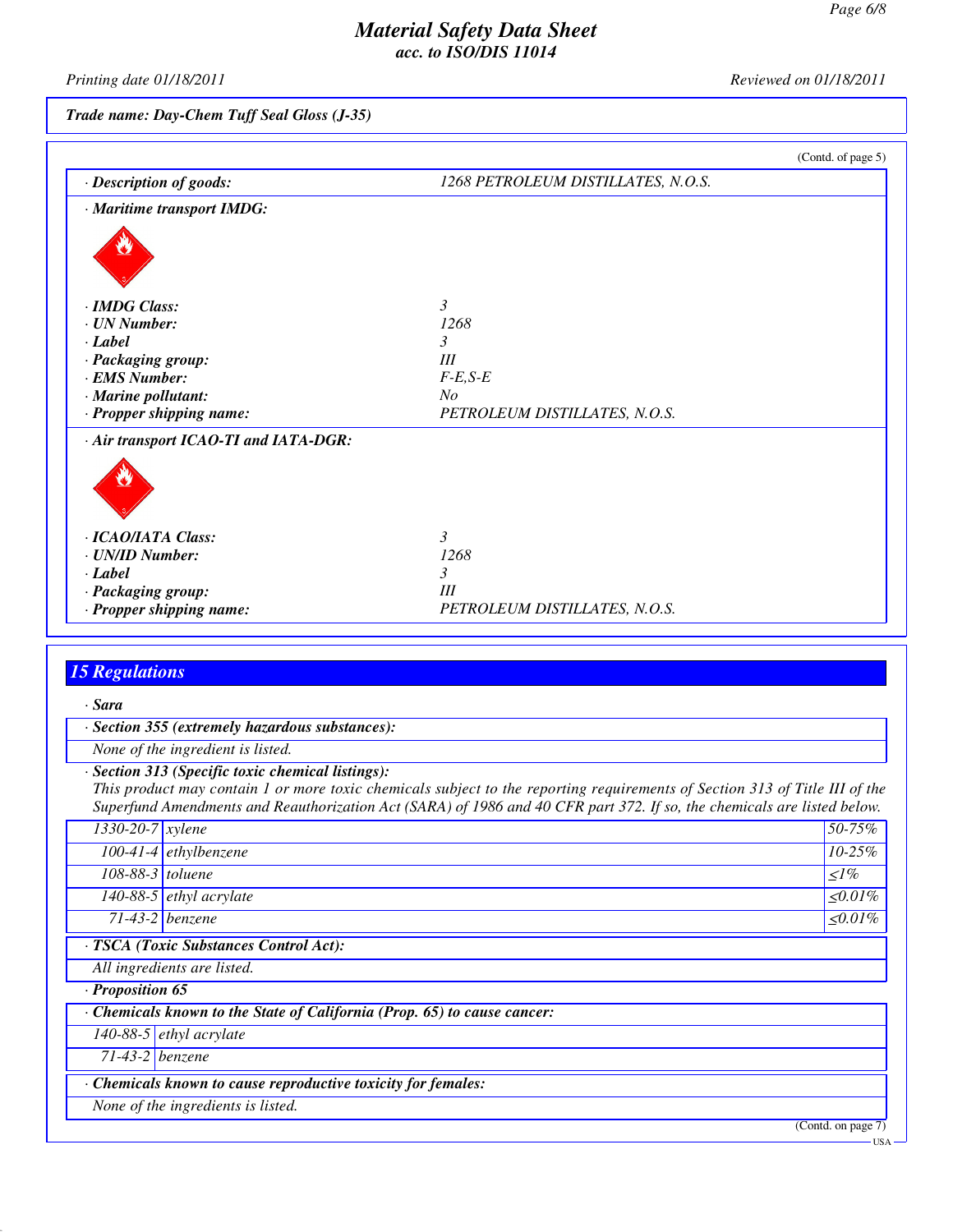*Printing date 01/18/2011 Reviewed on 01/18/2011*

*Trade name: Day-Chem Tuff Seal Gloss (J-35)*

| Chemicals known to cause reproductive toxicity for males:          |                |
|--------------------------------------------------------------------|----------------|
| $71-43-2$ benzene                                                  |                |
| · Chemicals known to cause developmental toxicity:                 |                |
| 108-88-3 toluene                                                   |                |
| $71-43-2$ benzene                                                  |                |
| · Cancerogenity categories                                         |                |
| · EPA (Environmental Protection Agency)                            |                |
| 1330-20-7 xylene                                                   |                |
| $100-41-4$ ethylbenzene                                            |                |
| 108-88-3 toluene                                                   |                |
| $71-43-2$ benzene                                                  |                |
| · IARC (International Agency for Research on Cancer)               |                |
| 1330-20-7 xylene                                                   | $\mathfrak{Z}$ |
| 100-41-4 ethylbenzene                                              | 2B             |
| 108-88-3 toluene                                                   | $\mathfrak{Z}$ |
| $140-88-5$ ethyl acrylate                                          | 2B             |
| $71-43-2$ benzene                                                  | 1              |
| · NTP (National Toxicology Program)                                |                |
| 140-88-5 ethyl acrylate                                            |                |
| $71-43-2$ benzene                                                  |                |
| · TLV (Threshold Limit Value established by ACGIH)                 |                |
| 1330-20-7 xylene                                                   | A4             |
| 108-88-3 toluene                                                   | A4             |
| 140-88-5 ethyl acrylate                                            | A4             |
| $71-43-2$ benzene                                                  | Al             |
| · MAK (German Maximum Workplace Concentration)                     |                |
| $71-43-2$ benzene                                                  |                |
| · NIOSH-Ca (National Institute for Occupational Safety and Health) |                |
| 140-88-5 ethyl acrylate                                            |                |
| $71-43-2$ benzene                                                  |                |
| · OSHA-Ca (Occupational Safety & Health Administration)            |                |
| $71-43-2$ benzene                                                  |                |

*· Hazard symbols: Xn Harmful*

*· Hazard-determining components of labelling: xylene*

*· Risk phrases:*

*10 Flammable.*

- *20/21 Harmful by inhalation and in contact with skin.*
- *38 Irritating to skin.*

(Contd. on page 8)  $-USA$